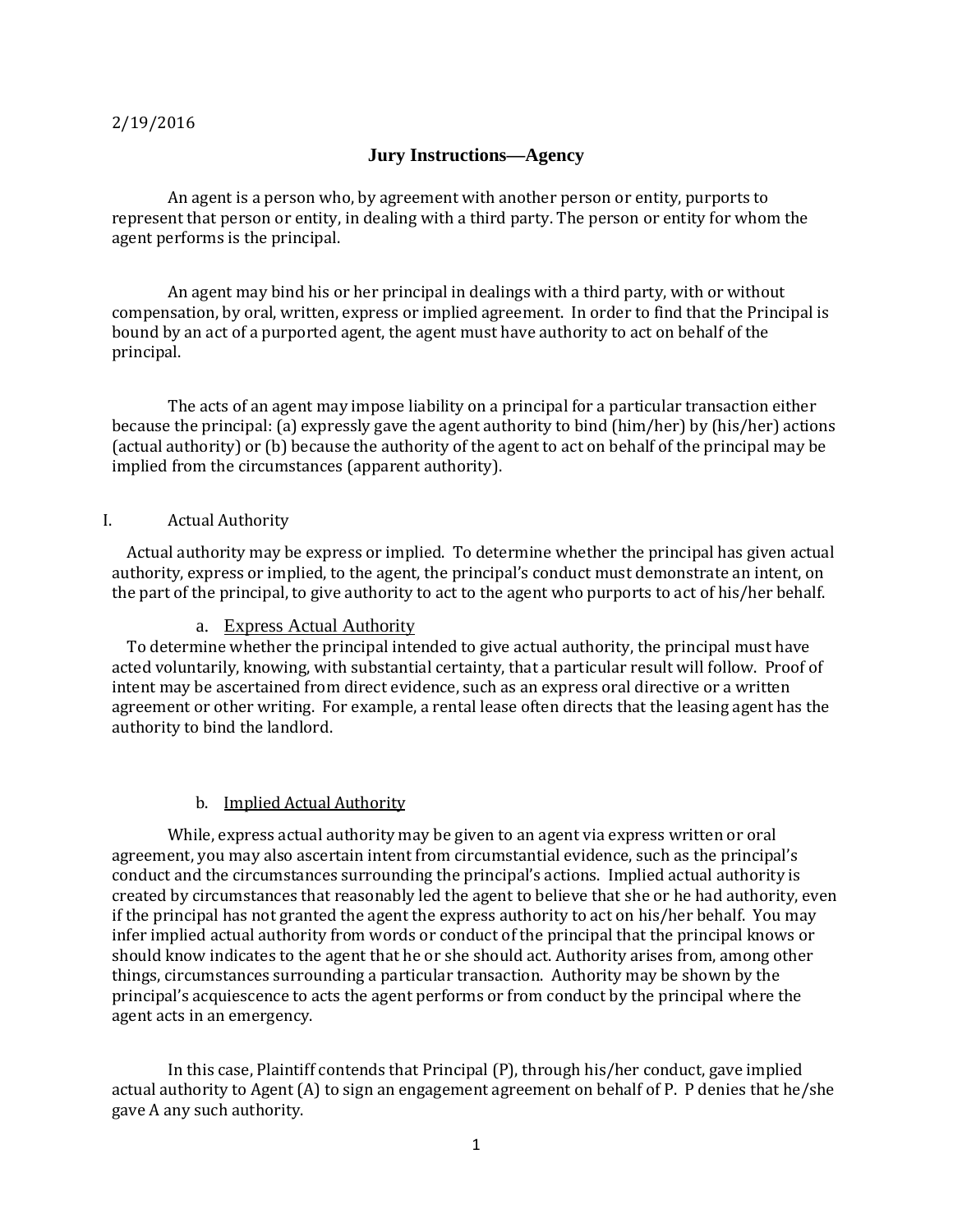Plaintiff bears the burden of proof to demonstrate that P, through his/her conduct and the circumstances surrounding the transaction, did give A implied actual authority to act of his/her behalf.

Plaintiff contends that the answer to this question is yes. P contends that it is no.

 Plaintiff bears the burden of proof to demonstrate that P, through its conduct and the circumstances surrounding the transaction, did give A implied actual authority to act on his/her behalf.

[Plaintiff contends that P told everyone at a meeting on January 5, that A was his "right hand man" and that as a result, A had implied authority to sign the agreement. Defendant P contends that that is not what he meant when he said that, and, in any event, that never happened ].

The first question you must answer is whether P, through his conduct, gave implied actual authority to A to sign the engagement agreement on his behalf.

### II. Apparent Authority

Apparent authority, unlike actual authority, is ascertained from the interaction between the principal and a third party, rather than the interaction between the principal and the agent. While actual authority results from the principal's consent or acquiescence conveyed by the principal to the agent, apparent authority is demonstrated by words or conduct of the principal that such words or conduct conveys to the third party, (generally the plaintiff), that the agent possesses the authority to enter into a transaction for the principal. The agent cannot, by his or her own acts, obtain or prove that he has this authority. Rather, apparent authority depends on and must be proven by conduct or words of the principal.

Apparent authority depends on a factual showing that the third party relied upon representations of the agent because of conduct or words of the principal, not because of any representations made by the agent.

A third party may rely on the appearance of authority, or apparent authority, only if it is reasonable. One who deals with an agent must make reasonable efforts to determine the actual scope of authority. A business entity acts reasonably if it acts in a manner in which a person of ordinary prudence familiar with the business would act, considering all of the circumstances.

Plaintiff contends that P, through its actions, conveyed to Plaintiff that A had authority to sign the agreement on behalf of P. P denies that it ever gave A authority through any of its interactions with P to act on its behalf.

Plaintiff bears the burden of proof to demonstrate that A had apparent authority to act on behalf of P.

The question you must answer is:

Did P, through its actions or words, lead plaintiff reasonably to believe that A had apparent authority to act on behalf of P?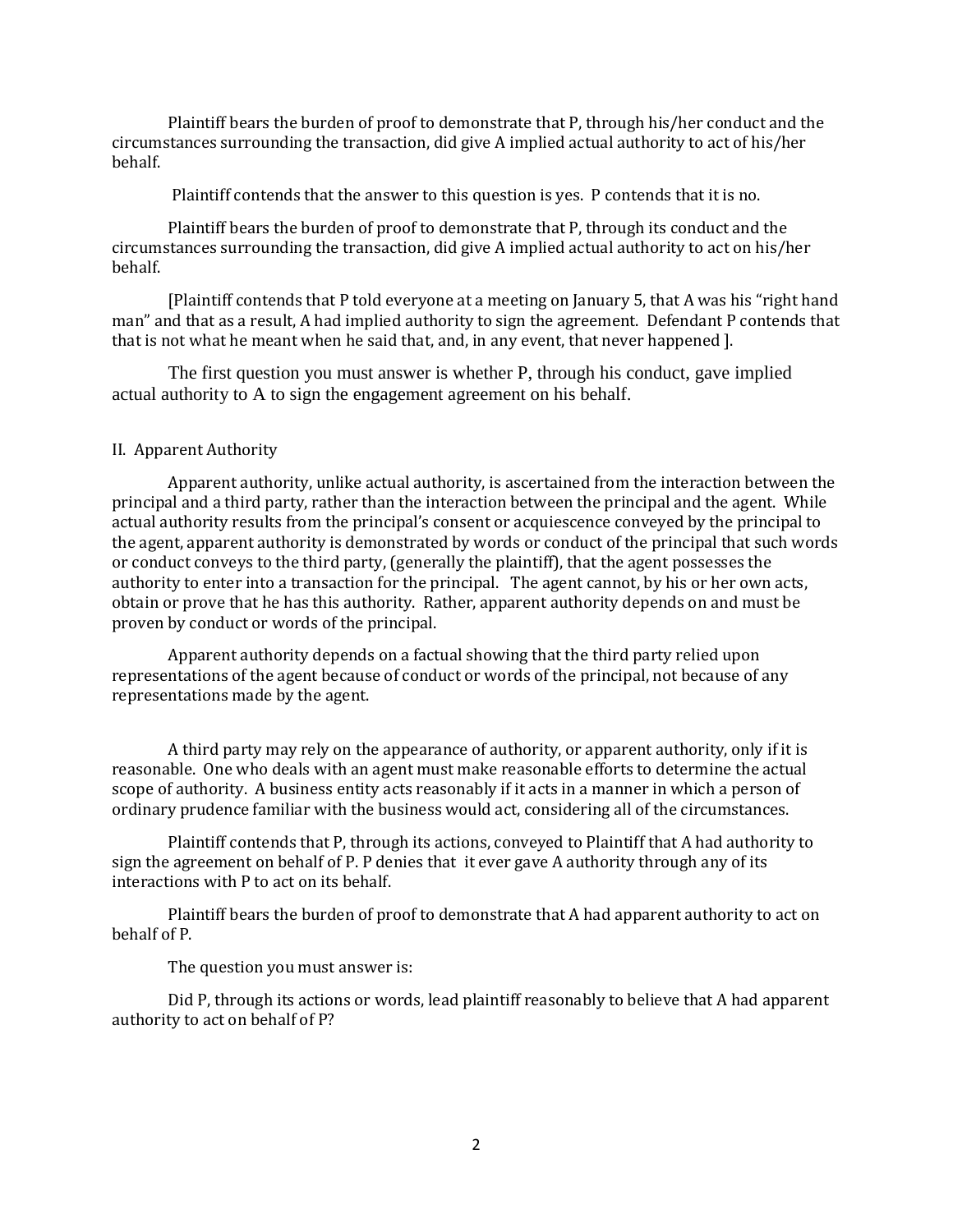### **Case Law**

## **Actual Authority**

*Ferrarella v Godt*, 131 A.D.3d 563, 567 (2d Dep't 2015) (plaintiff could not challenge execution of Stock Purchase Agreement based on fraud, where defendant had actual authority to bind the plaintiff pursuant to the power of attorney).

*Site Five Housing Dev. Fund Corp., v. Estate of Bullock*, 112 AD3d 479, 480 (1st Dep't 2013)(landlord's president lacked express actual authority to enter into amendment to store lease and nothing landlord did or said gave president the impression that he had that authority)

*Art Finance Partners, LLC v. Christie's Inc.,* 58 AD3d 469, 470 (1st Dep't 2009) (factual issue existed as to whether a settlement between auction house and owner operated to release consignor as owner's agent where consignor contacted auction house with proposal to sell artwork while acting for his own benefit)

Dark Bay Intern. Ltd. v. Aquavella Galleries, Inc., 12 AD3d 211, 212 (1st Dep't 2004) (seller had neither actual authority, nor implied actual authority, to sell painting of behalf of gallery where older consignment agreements were for other artwork, an invoice for the painting did not discuss consignment and there was no evidence that gallery had any control over seller, a fugitive from justice)

*Pyramid Champlain Co v. R.P. Brosseau & Co.,* 267 AD2d 539, 699 NYS2d 516, 522 (3d Dep't 1999)(no principal-agent relationship existed between owner/developer and contractor where the contracts between the owner/developer and the contractor contained neither an express provision creating an agency relationship nor language from which one could be implied)

*Tauber v Haecker*, 49 Misc.3d 135(A) at \*1 (App. Term 1st Dep't 2015) (Landlords' attorney had actual authority to settle the case, and even if, arguendo, counsel lacked actual authority, there is no evidence that he lacked apparent authority to bind his clients)

# **Apparent Authority**

*Indosuez International Finance B.V. v National Reserve Bank*, 98 NY2d 238, 246 (2002) (bank's deputy chairperson had apparent authority to sign confirmations where chairperson had signed confirmations on six prior occasions and bank had accepted payment into its New York account at those times)

*Hallock v. State of New York,* 64 NY2d 224, 231 (1984) (agency found where landowners allowed attorney to represent them in pretrial conference, litigation, and prior settlement negotiations, effectively clothing the attorney with apparent authority to enter into a binding settlement)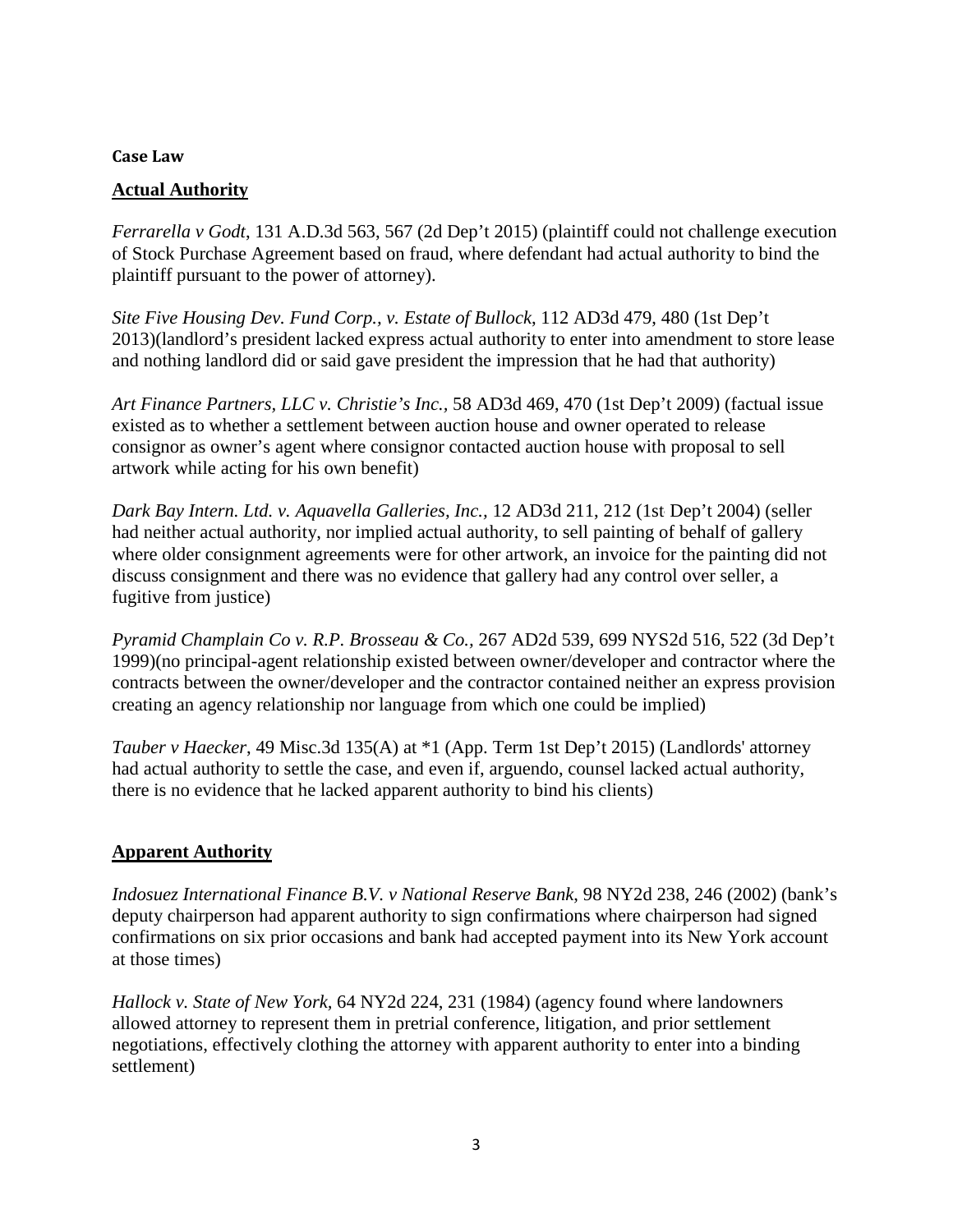*Greene v. Hellman,* 51 NY2d 197, 205 (1980) (no apparent authority where agent did not act on owner's behalf during the actual sale, but instead, buyer dealt directly with owner, the principal)

*Ford v. Unity Hosp.,* 32 NY2d 464, 473 (1973) (third party defendant, through its conduct, did not mislead third party plaintiffs into reasonably believing an agency relationship existed)

*Scharf v Idaho Farmer's Market, Inc.*, 115 A.D.3d 500, 501 (1st Dep't 2014) (corporation's president and 66% shareholder had apparent authority to bind corporation by executing promissory note on behalf of corporation)

*Thomas v Gray*, 121 A.D.3d 1091, 1093 (2d Dep't 2014) (after landlord refused to sell premises upon tenant exercising purchase option, trial evidence showed that brother who signed lease containing option had authority to bind company where: plaintiff originally entered into lease to rent premises with company; ownership was eventually transferred to landlord without monetary consideration; principal of that company was brother to landlord; lease and addendum that contained option were both signed by another of landlord's brothers; landlord provided no evidence to support assertion that brother who signed documents was an alcoholic or intoxicated at time of signing, and landlord provided no evidence that signing brother lacked authority to enter into agreements for company)

*ER Holdings, LLC, v 122 W.P.R. Corp.,* 65 AD3d 1275, 1277 (2d Dep't 2009) (summary judgment dismissing the complaint granted where lender failed to identify any act or word by which principal conferred apparent authority upon agent)

*O'Brien v. Miller,* 60 AD3d 555, 876 NYS2d 23, 24 (1st Dep't 2009)(defendants' motion granted where architect did not act as defendant firm's agent when he entered into agreement with client)

*Gonzalez v Beacon Terminal Associates L.P.*, 48 A.D.3d 518, 520 (2d Dep't 2008) (issue of fact whether former executive vice president, acted without express, implied, or apparent authority when he entered into the joint venture agreement on behalf of the defendants)

*1230 Park Assoc., LLC, et al., v Northern Source, LLC*, 48 AD3d 355, 356 (1st Dep't 2008) (no apparent authority where no acts or statements by plaintiff conferred authority and the only "authority" arose from agent's own acts)

*Jesmer v. Retail Magic, Inc.* 55 AD3d 171, 182 (2d Dep't 2008) (where developer's brochure merely stated developer's customers are countrywide, owner could not have reasonably believed distributor acted as developer's agent)

*Quantum Corporate Funding, Ltd v Southwestern Bell Telephone, LP, 45 AD3d 505 (1st Dep't* 2007) (factual issues existed as to whether clerk had apparent authority to execute estoppel certificate on defendant's behalf and whether plaintiff's reliance thereon was reasonable, especially where plaintiff had previously procured an estoppel certificate from the same clerk without protest).